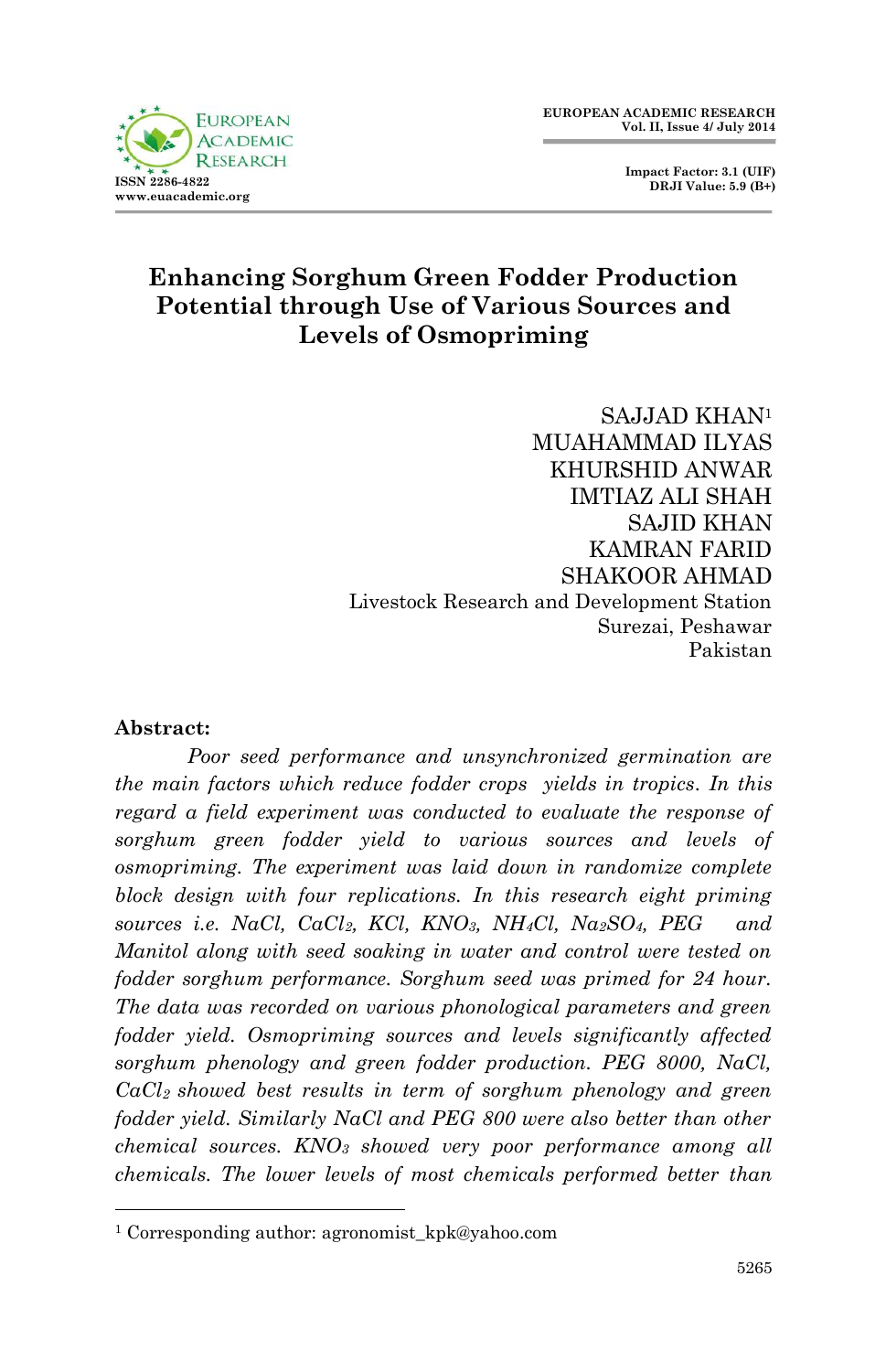*higher levels. It was concluded that soaking seed with osmopriming agents improve phenology and green fodder production.*

**Key words:** sorghum green fodder production, levels of osmopriming, phenology

## **1. Introduction**

Sorghum (*Sorghum biclor L.*) is an important food and forage crop of arid and semi arid region of the world. It ranks fifth among cereals after wheat, maize rice and barley. Sorghum contains 6.84 % protein, 1.5 % fats, 6.75 % ash, and 53.1 % nitrogen free extract [1]

Seed priming comprises the soaking of seed in water and drying back to the storage moisture until use. The soaking induces a range of biochemical changes in the seed that are required to start the germination process such as breaking of dormancy, hydrolysis or metabolization of inhibitors, imbibition and enzyme activation. Some or all of these processes that precede the germination are triggered by priming and persist following the re-desiccation of the seeds. Thus upon seeding, primed seed can rapidly imbibe and revive the seed metabolism, resulting in a higher germination rate and a reduction in the inherent physiological heterogeneity in germination. The resulting improved stand established can reportedly increase drought tolerance, reduce pest damage, increase crop yield [2].

Crop production is affected by a low chemical availability of P and Zn. Especially during the early growth stages, a lack of P and Zn retards seedling growth, rendering the young plantlets particularly sensitive to the frequently encountered dry spells [3]. A rapid establishment of healthy seedlings and a sufficient supply with P and Zn are prerogative to reduce the risk of crop failure. Nutrient priming has been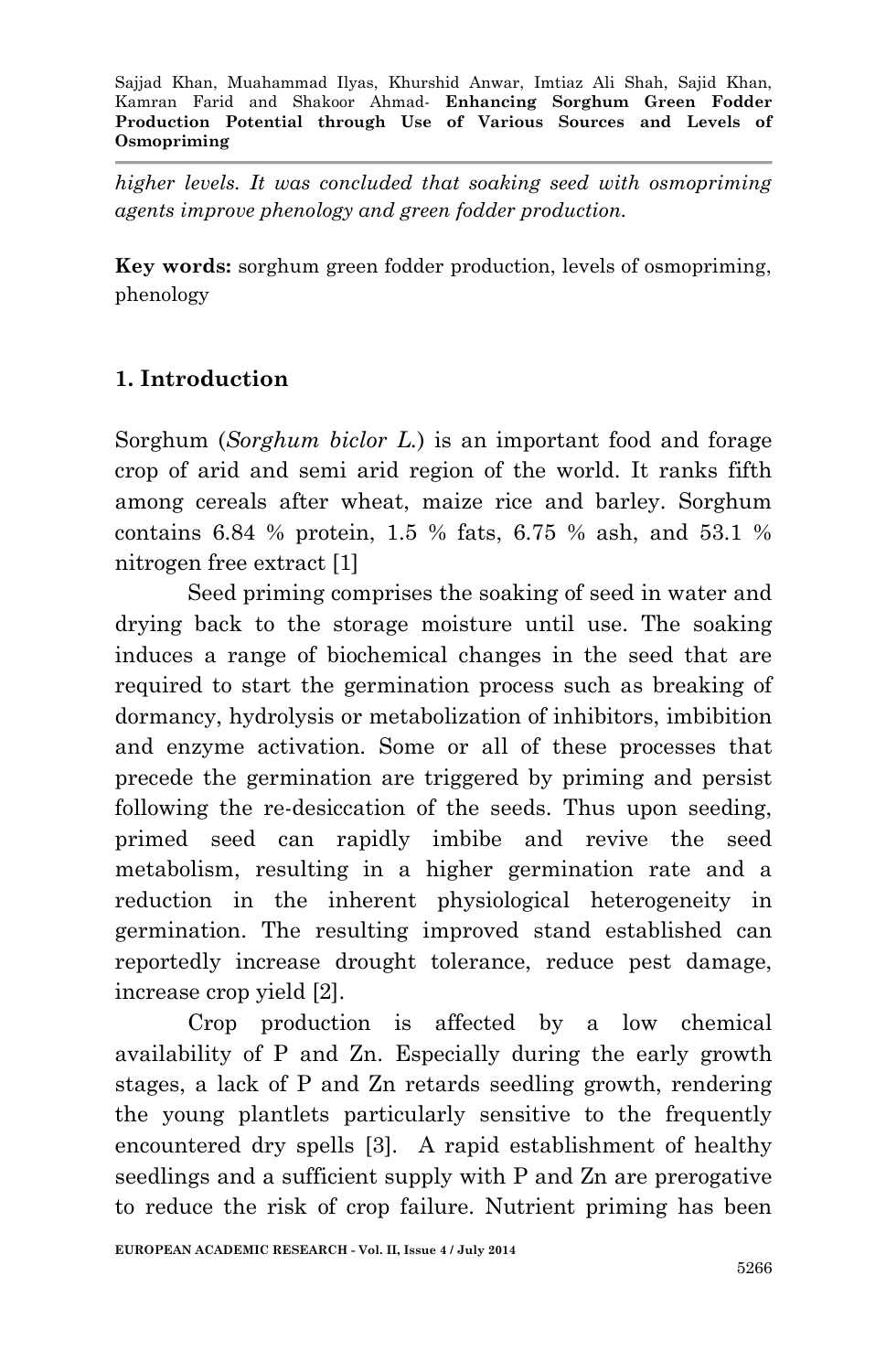proposed as a novel technique that combines the positive effects of seed priming with an improved nutrient supply [4]. In nutrient priming, seeds are pretreated (primed) in solutions containing the limiting nutrients instead of being soaked simply in water.

Keeping in view the positive effects of this low cost alternative approach, the present experiment was therefore conducted to evaluate the effect of seed priming in nutrient solutions on emergence and yield of maize.

### **2. Materials and Methods**

#### **Site description**

The experiment was conducted at New Developmental Farm KPK Agricultural University Peshawar during summer 2007. The experimental farm is located at  $34.01^{\circ}$  N latitude,  $71.35^{\circ}$  E longitude at an altitude of 350 m above sea level in Peshawar valley. Peshawar is located about 1600 km north of the Indian Ocean and has continental type of climate. The research farm is irrigated by Warsak canal from river Kabul. Soil is clay, low in organic matter (0.87%), extractable P (5.6 mg P kg-1), exchangeable potassium (121 mg K kg-1), alkaline (pH 8.2) and is calcareous in nature. Mean annual rainfall in the region varies from 300 to 500 mm, of which 70% occurs in summer.

#### **Experimental description**

Eight osmopriming sources each with two levels were used in experiment along with water soaked and control were tested in a field experiment in Randomize Complete Block Design with four replications. The treatment used were T1=Control, T2= Hydro priming, T3= NaCl 150 mM, T4= NaCl 300 mM, T5=CaCl<sup>2</sup> 150mM T6=CaCl2 300mM, T7=KCl 150Mm, T8=KCl 300mM, T10=Na2SO4 150m T10=Na2SO4 M300mM, T11= NH4Cl 150mM , T11= NH4Cl , T13=KNO<sup>3</sup> 150Mm T13=KNO<sup>3</sup>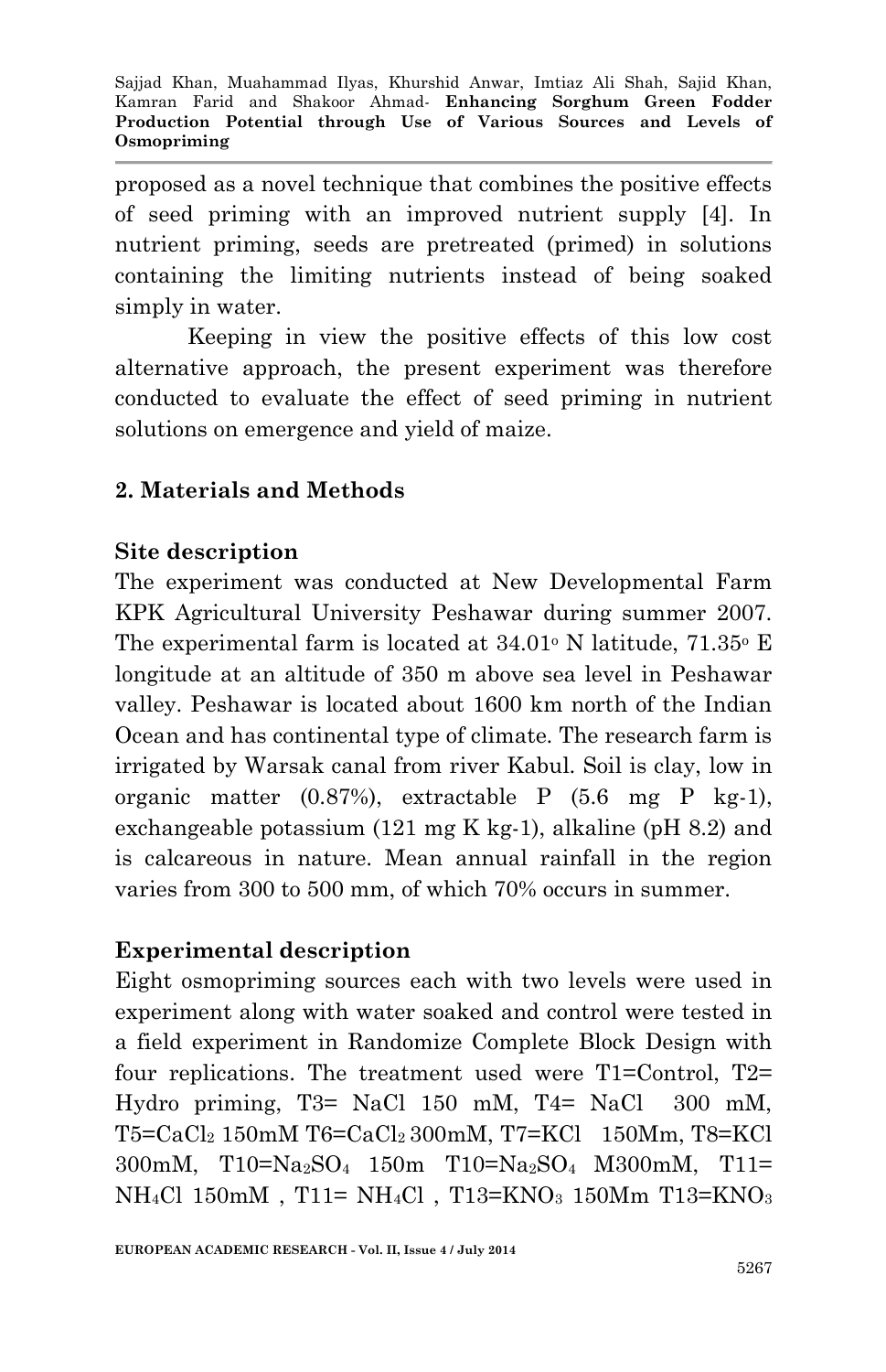150Mm, T15= Manitol 2%, T15= Manitol 4 %, T17=PEG 100g lit<sup>-1</sup>, T18= PEG 100g lit<sup>-1</sup> The seeds were primed for 24 hours before sowing. Dry seeds of sorghum were used as a control treatment. Basal dose of NP at the rate of  $100-50$  kg ha<sup>-1</sup> was applied to each plot. Urea and Single Super Phosphate was used as sources of N and P, respectively. Plot size was 3x4 m with seed rate of 25 kg ha<sup>-1</sup>. Approximately 30 g of primed and untreated seed was sown in each plot of 12 m having 6 rows of 4 m length and 50 cm apart. All other agronomic practices including hoeing, weeding and irrigation were uniformly applied to each plot treatment during the experiment.

The data on number of stalk  $m<sup>2</sup>$  was recorded by counting number of plants in one-meter row length at three different places in each plot plants was counted and average was obtained .Numbers of leaves were counted on five representative tillers randomly selected in two central rows in each treatment and average was calculated. Five plants were harvested from two central rows of each treatment at bloom stage and were weighted with electronic balance in the laboratory. The plants harvested for shoot fresh weight was dried in the sun and was again weight after complete drying. For biological yield two central rows was harvested air-dried, weighed and was converted in to ton ha<sup>-1</sup>.

#### **Statistical analysis**

Data collected during the course of the experiment was analyzed according to Randomize Complete Block Design and upon obtaining significant F. value; least significant difference (LSD) test was employed [5].

#### **3. Results and discussions**

**Stalk m-2**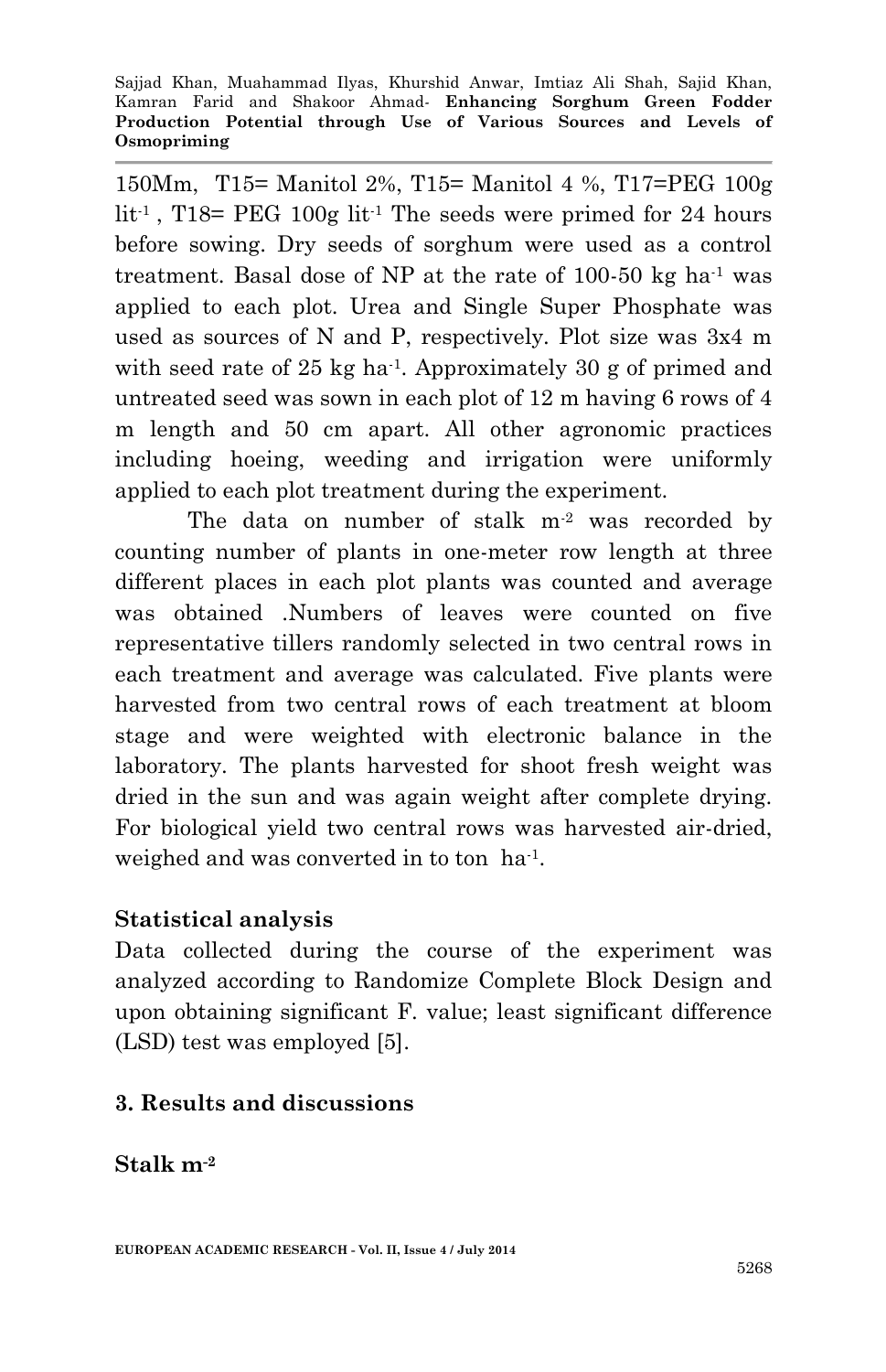Stalk  $m<sup>2</sup>$  was significantly affected by osmopriming sources and levels of osmopriming concentration while insignificantly by chemical sources (CS) Vs levels (Table 1). The interaction between CS x C, and HP Vs CS was not significant. Mean values showed that maximum stalk  $m^2$  (46.6) was recorded for  $CaCl<sub>2</sub> 150mM$  followed by Na<sub>2</sub>SO<sub>4</sub> 150mM (42.1) stalk m<sup>-2</sup> while minimum stalk m<sup>-2</sup> (28.9) was recorded for KNO<sub>3</sub>.

Control produced more stalk  $m<sup>2</sup>$  (39.8) compared with hydro priming (36.4). Hydropriming produced more stalk m-2 (38.5) than chemical sources (36.1).Lower concentration of all chemical sources produced stalk  $m<sup>2</sup>$  than higher concentration except KCL, PEG 8000 and Manitol. Same results are obtained by Hubungi [6] who reported that more stalks<sup>-2</sup> in lower levels of osmopriming agents was recorded due to of high germination and good crop establishment.

### **Number of leaves stalk-1**

Statistical analysis of the data revealed that number of leaves stalk-1 was significantly affected by osmopriming sources (OS) while none significantly affected by levels of osmopriming concentration (table 1). The interaction between control (C) Vs chemical sources (CS) was not significant while significant for Hydropriming (HP) Vs CS. Mean values showed that maximum number of leaves stalk<sup>-1</sup> (19) was recorded for  $CaCl<sub>2</sub>$ 150mM followed by hydropriming (18.9 leaves Stock-1) while minimum number of leaves stalk<sup>-1</sup> (14.5) was recorded for  $KNO<sub>3</sub>$ 150 mM. Control produced more number of leaves stalk-1 (17.4) compared with hydropriming (17.1). Hydropriming produced more number of leaves per stocks (18.9) than chemical sources (16.9). Lower concentration of KCL CaCl2 and NaCl2 and  $NH<sub>4</sub>Cl$  produced more number of leaves stalk<sup>-1</sup> than higher concentration while high concentration of Manitol, PEG 8000, Na2SO<sup>4</sup> and KNO3 produced more number of leaves per stock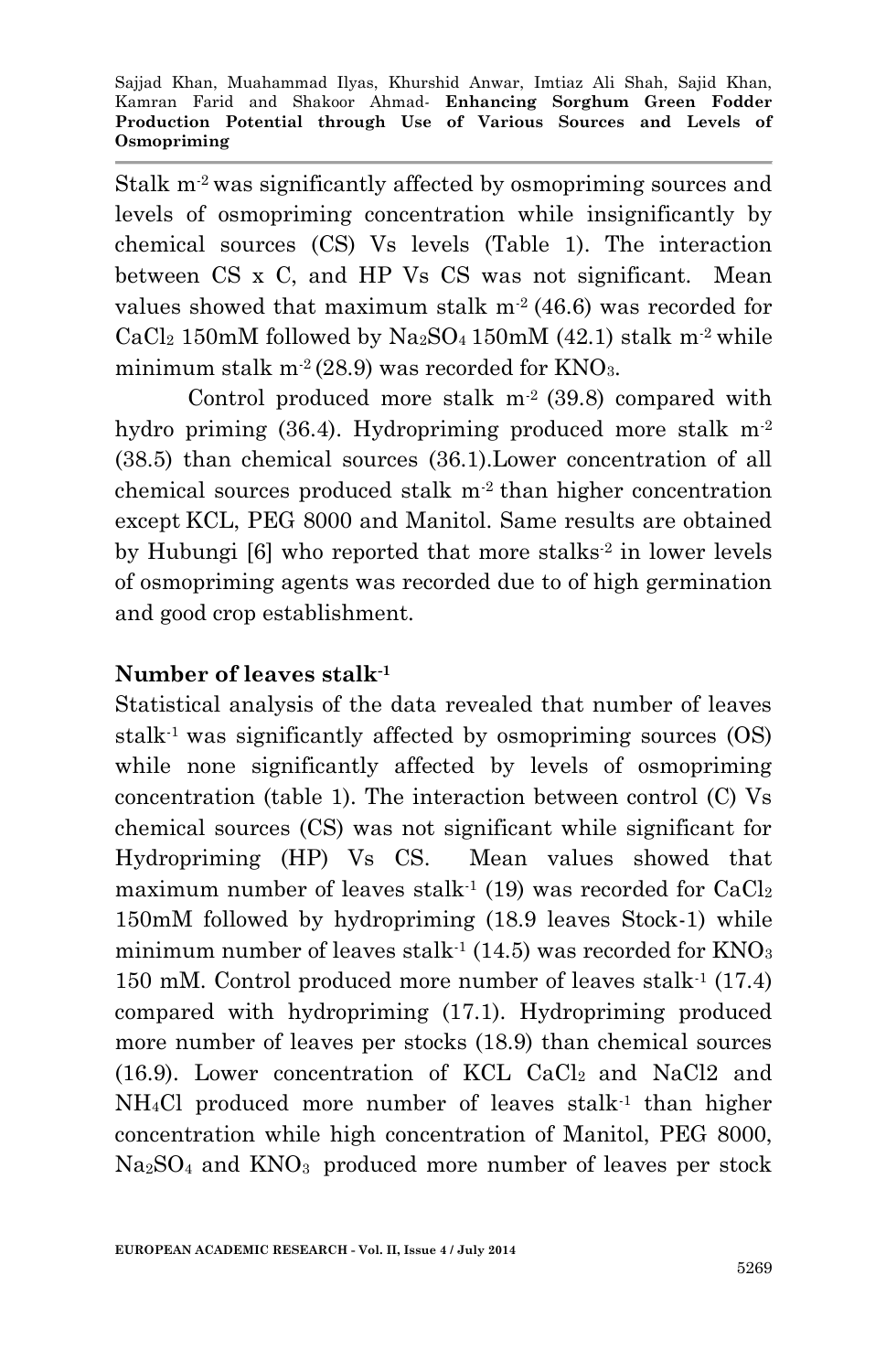than lower concentration. These results are in agreement with the workm of Ruiz and his colleagues [7].

# **Shoot fresh weight (g)**

Shoot fresh weight was significantly affected by (OS) and osmopriming levels (OL) (Table 1). The interaction between control (C) Vs hydropriming (HP) was not significant and chemical sources (CS) Vs HP was significant. Mean values showed that maximum shoot fresh weight (178.75 g) was recorded for  $CaCl<sub>2</sub> 150mM$  followed by NaCl 150mM (177 g) while minimum shoot fresh weight (147 g) was recorded for  $KNO<sub>3</sub> 150$  mM. Control produced less shoot fresh weight (159 g) than hydropriming (163.6 g). Hydropriming produced less shoot fresh weight (156.3 g) than chemical sources (164.5g). Lower concentration of  $KNO_3$  CaCl<sub>2</sub>, NaCl and NH<sub>4</sub>Cl produced more shoot fresh weight than higher concentration while lower levels of PEG 8000, Manitol and Na2SO<sup>4</sup> produced less shoot fresh weight than higher concentration. This decrease in shoot fresh weight is due to decrease in leaf area and thus less photosynthesis [3].

### **Shoot dry weight (g)**

Data regarding shoot dry weight is presented in table 1. Statistical analysis of the data revealed that shoot dry weight was significantly affected by osmopriming sources (OS) and osmopriming levels (OL),. The interaction between control (C) Vs hydropriming (HP), and chemical sources (CS) Vs HP was none significant. Mean values showed that maximum shoot dry weight  $(33.40 \text{ g})$  was recorded for  $CaCl<sub>2</sub> 150 \text{m}$  followed by NaCl 150mM (31.85 g) while minimum shoot dry weight (21.90 g) was recorded for KNO<sup>3</sup> 300 mM. Control produced and hydropriming produced same shoot dry weight (27.7 g). Hydropriming produced less shoot dry weight (27.1 g) than chemical sources (27.7g). Lower concentration of  $KNO<sub>3</sub> CaCl<sub>2</sub>$ ,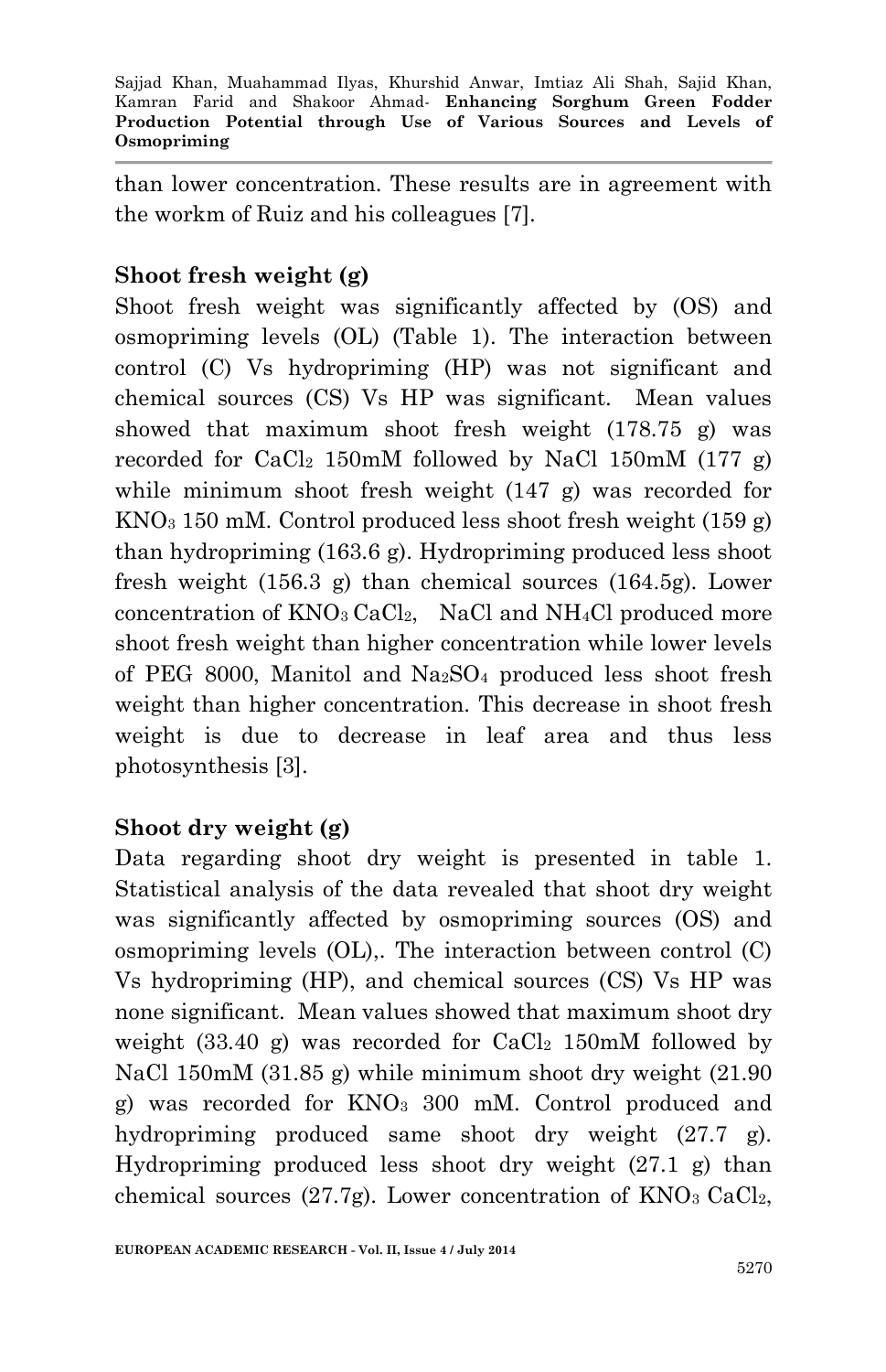NaCl and NH4Cl produced more shoot dry weight than higher concentration while lower levels of PEG 8000 Manitol and Na2SO<sup>4</sup> produced less shoot dry weight than higher concentration. The decrease in shoot dry weight might be due the fact of poor leaf area and thus low photosynthesis [3].

## **Fodder yield (kg ha-1)**

Fodder yield is one of the most important parameter. The ultimate aim of a fodder is Fodder yield. Statistical analysis of the data revealed that Fodder yield was significantly affected by osmopriming sources (OS), osmopriming levels (OL), control (C) Vs hydropriming (HP), chemical sources (CS) and interaction between CS x L, and HP Vs CS (Table 18). Mean values showed that maximum Fodder yield (14.7 ton ha<sup>1</sup>) was recorded for NaCl followed by  $CaCl<sub>2</sub>$  (11.2 ton ha<sup>-1</sup>) while minimum Fodder yield (2.8 ton ha<sup>1</sup>) was recorded for KNO<sub>3</sub>. Hydropriming produced more Fodder yield (9.2 ton ha-1 ) compared with chemical sources (7.9 ton ha-1 ). Control produced higher Fodder yield (9 ton ha<sup>1</sup>) than hydropriming (8.1 ton ha-1 ).

Lower concentration of NaCl,  $CaCl<sub>2</sub>$ , Na<sub>2</sub>SO<sub>4</sub> and Manitol Produced more Fodder yield than higher concentration while higher concentration of  $NH<sub>4</sub>Cl$ ,  $KNO<sub>3</sub>$  and PEG 8000 resulted in higher yield than lower concentration. The difference in Fodder yield is due to the fact that primed seed germinates more rapidly and uniformly than unprimed seeds [4]. NaCl produced higher Fodder yield the changes in growth and physiological responses induced by NaCl pretreatment are maintained throughout life cycle [7].

# **Conclusion**

It is concluded from our experiment that under the semi arid condition of Peshawar valley seed priming should be carried out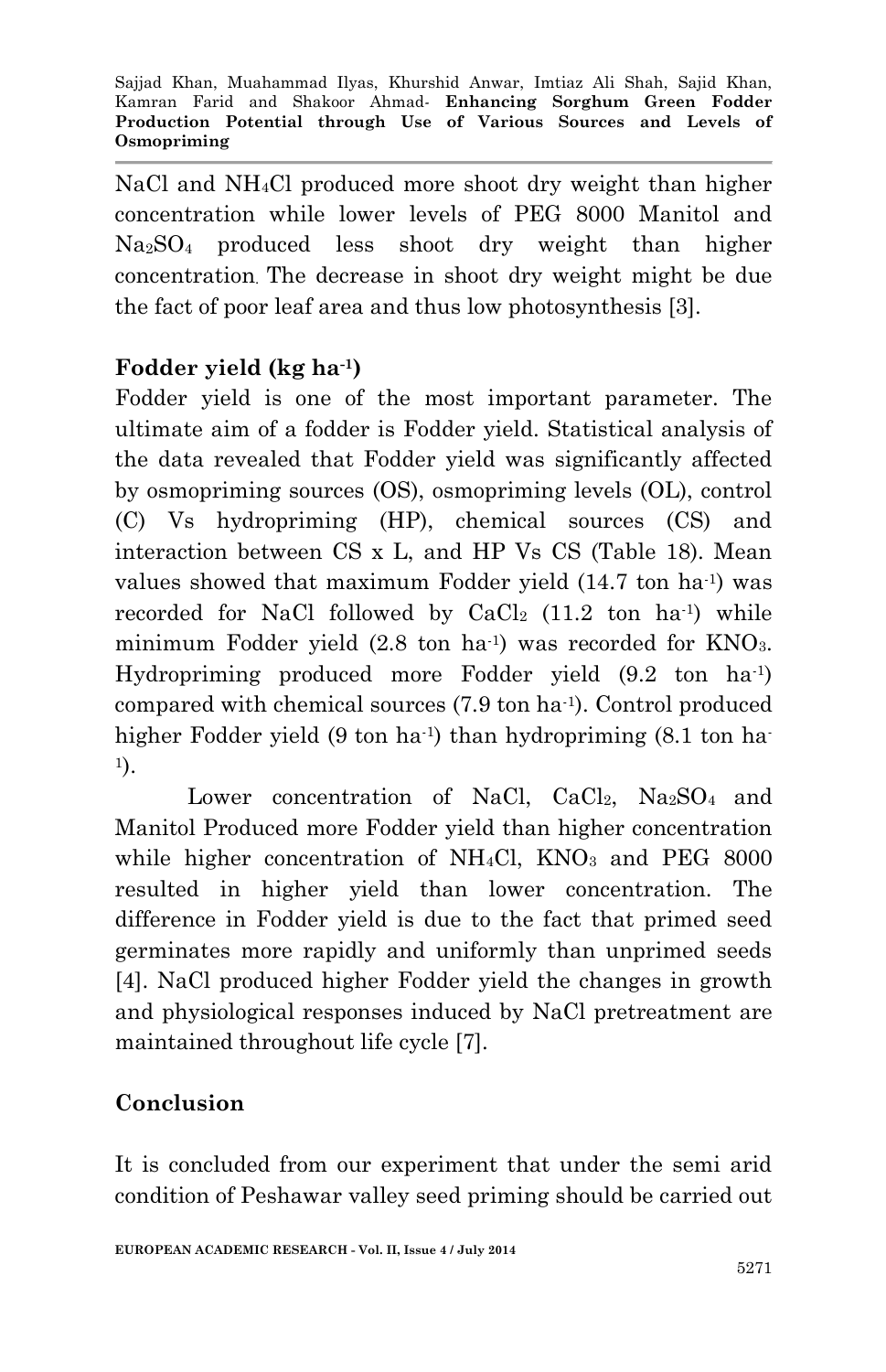for higher green fodder yield in sorghum. As green fodder is one of the most importance factor in animal feed so we recommend seed priming with osmopriming chemicals in low concentration  $($  < 150 mMol lit<sup>-1</sup> $).$ 

Table: 01. Stalk m-2 leaves stalk, shoot fresh weight, shoot dry weight and Fodder yield sorghum as affected by different sources and levels of osmopriming.

| T              | <b>Priming Source</b>           | Conc.        | Stalk m <sup>-2</sup> | Leaves $plant-1$     | Fresh                | Dry                    | Fodder             |
|----------------|---------------------------------|--------------|-----------------------|----------------------|----------------------|------------------------|--------------------|
|                |                                 |              |                       |                      | Weight (g)           | Weight                 | yield              |
|                |                                 |              |                       |                      |                      | (g)                    | (ton               |
|                |                                 |              |                       |                      |                      |                        | $ha^{-1}$          |
| 1              | Control                         |              | 39.8 abcd             | $17.4$ $cdefg$       | 159.0efg             | 27.70efg               | 9.0 <sub>d</sub>   |
| $\overline{2}$ | HP                              |              | 38.5 <sub>g</sub>     | 18.9ab               | $156.2$ fgh          | $27.13$ fgh            | 9.2d               |
| 3              | NaCl                            | 150mM        | 39.1abcd              | 17.7abcd             | 177.00ab             | 31.85ab                | 19.3a              |
| $\overline{4}$ | NaCl                            | 300mM        | 34.6abcd              | $17.2$ cdefg         | 163.75de             | 27.25 <sub>eff</sub>   | 10.1 <sub>cd</sub> |
| 5              | CaCl <sub>2</sub>               | 150mM        | 46.6bcdef             | 19.0a                | 178.76a              | 33.40a                 | 16.5 <sub>b</sub>  |
| 6              | CaCl <sub>2</sub>               | 300mM        | 35.2a                 | $16.4$ defgh         | 158.7 <sub>efg</sub> | 27.75ef                | 5.9c               |
| 7              | KCl                             | 150mM        | 32.1bcde              | 18.6abc              | 175.5ab              | 30.95bc                | 10.5c              |
| 8              | KCl                             | 300mM        | 32.3 <sub>cdef</sub>  | 17.7abcd             | 171.25bc             | 30.35bcd               | 6.1c               |
| 9              | Na <sub>2</sub> SO <sub>4</sub> | 150mM        | 42.1ab                | 16.2efgh             | 158.75ef             | 25.85hi                | 9.3d               |
| 10             | Na <sub>2</sub> SO <sub>4</sub> | 300mM        | 26.8f                 | $17.5$ bcde          | 169.00bc             | 29.35cde               | 5.6e               |
| 11             | NH <sub>4</sub> Cl              | 150mM        | 36.9bcde              | $16.0$ fgh           | 158.50ef             | 25.80hi                | 4.0 f              |
| 12             | NH <sub>4</sub> Cl              | 300mM        | 34.6bcdef             | 15.9ghi              | 151.75gh             | 24.68ij                | 9.0 <sub>d</sub>   |
| 13             | KNO <sub>3</sub>                | 150mM        | 30.3 <sub>def</sub>   | 14.5i                | 147.00i              | $22.85$ <sub>i</sub> k | 2.6 g              |
| 14             | KNO <sub>3</sub>                | 300mM        | 28.9ef                | 15.3 <sub>hi</sub>   | 149.75hi             | 21.90k                 | 3.0 <sub>fg</sub>  |
| 15             | Manitol                         | $2\%$        | 37.9abcd              | 16.8 <sub>deg</sub>  | $156.25$ fg          | 25.88ghi               | 9.1 <sub>d</sub>   |
| 16             | Manitol                         | 4 %          | 39.1abcd              | 17.3cdefg            | 166.75cd             | 28.15def               | 4.1 f              |
| 17             | PEG                             | $100g$ L     | 40.2abc               | 16.9 <sub>deg</sub>  | 174.25ab             | 28.65def               | 5.6c               |
|                |                                 | $\mathbf{1}$ |                       |                      |                      |                        |                    |
| 18             | PEG                             | $200g$ L     | 40.9ab                | 17.1 <sub>defg</sub> | 175.50ab             | 28.93def               | 5.7 e              |
|                |                                 | $\mathbf{1}$ |                       |                      |                      |                        |                    |
|                | LSD $P<0.05$                    |              | 1.4                   | 1.2                  | 8.3                  | 1.4                    | 1.1                |

Mean followed by same letter(s) with in the same category are not different statistically using least significant difference (LSD) test at 5% level of probability.

#### **REFERENCES**

Al-Mudaris, M. 1998. "Studies on osmotic conditioning seed treatments to enhance germination and early seedling growth of sorghum and pearl millet under drought, heat